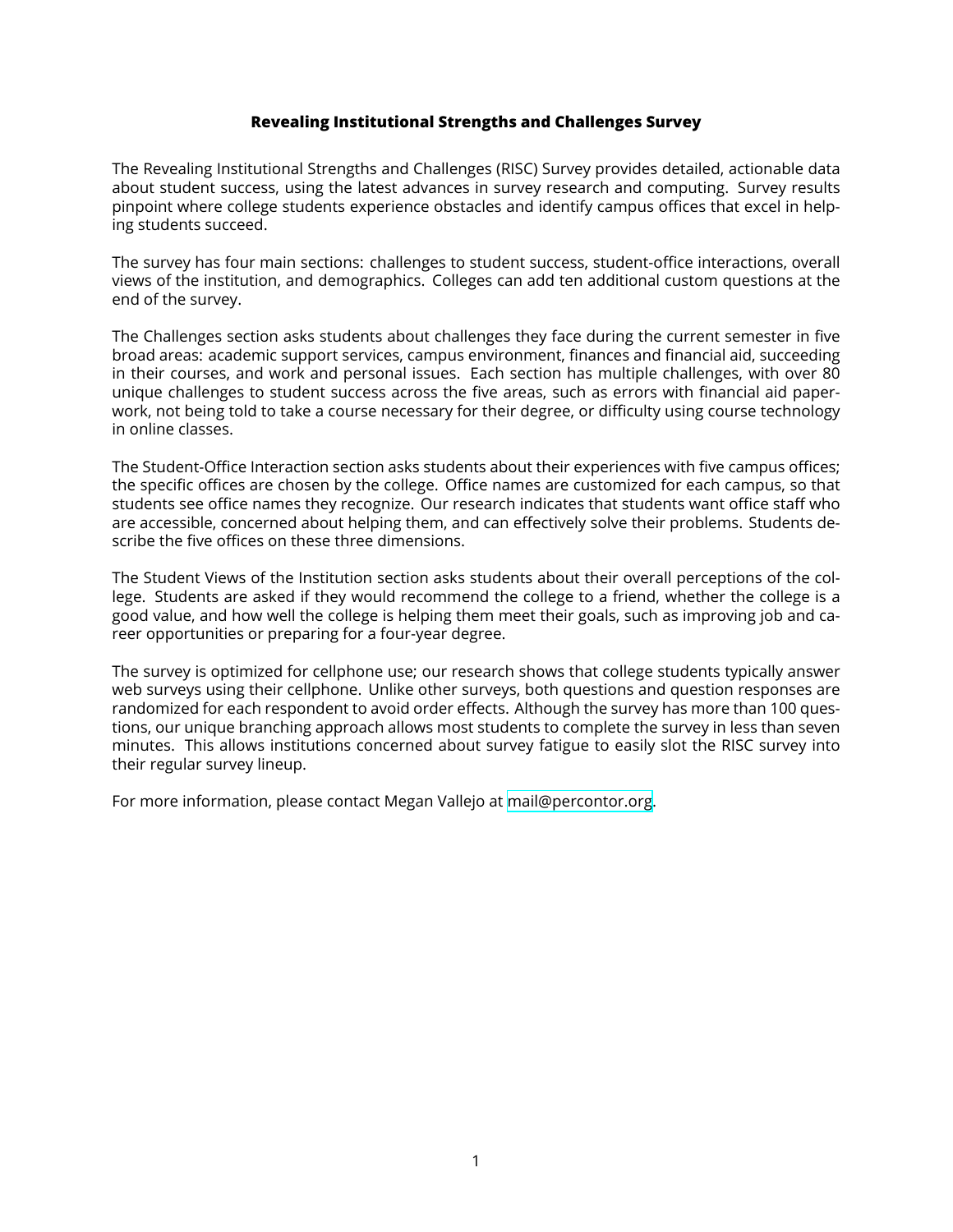### **Survey Questions**

[Note: Question numbers (e.g., Q1, Q1A) are used in this document to illustrate student pathways through the survey. They do not appear on the web version of the survey.]

### **LANDING PAGE**

[INSTITUTION NAME] wants to know about your experiences this [semester/term] and what you think about the college.

The survey should take less than 10 minutes to complete, and your responses will be confidential.

## **CHALLENGES SECTION**

[Note: Questions 1-6 appear in random order for each respondent. For each *yes* response, respondents are then branched to the corresponding sub-question. Otherwise, they proceed to the next question. For example, a respondent choosing *no* for all three response options for Q1 (finances and financial aid) is sent to Q2. A respondent who chooses *yes* for *Working with financial aid office* and *no* for the other two response options is first sent to Q1B and then on to Q2. Response options for each question are also randomized to minimize order effects.]

Like many students, you've probably faced some challenges in college. By challenge, we mean something that made it difficult for you to succeed in college.

Let's start with the first area where you may have had a challenge.

Q1. Think about your **finances and financial aid**. Have you had any challenges in the following areas?

|         |         | [if yes $\rightarrow$ Q1A]                 |
|---------|---------|--------------------------------------------|
|         |         | [if yes $\rightarrow$ Q1B]                 |
| $\circ$ | $\circ$ | [if yes $\rightarrow$ Q1C]                 |
|         |         | [if no for all $\rightarrow$ Q2]           |
|         |         | Yes No<br>$\overline{O}$<br>$\overline{O}$ |

Q1A. Where did you have issues **paying expenses**? Please check all that apply.

- $\Box$  Books, software, and other supplies
- $\Box$  Tuition and fees
- $\Box$  Living expenses (housing, food, healthcare)
- □ Childcare
- $\Box$  None of the above

Q1B. What issues did you have with the **financial aid office**? Please check all that apply.

- $\Box$  Gave me wrong information
- $\Box$  Process was unclear
- $\square$  Unable to answer questions
- $\Box$  Errors processing financial aid
- $\Box$  Delays in getting money
- $\Box$  Difficult to meet with, speak to, or email staff
- $\Box$  None of the above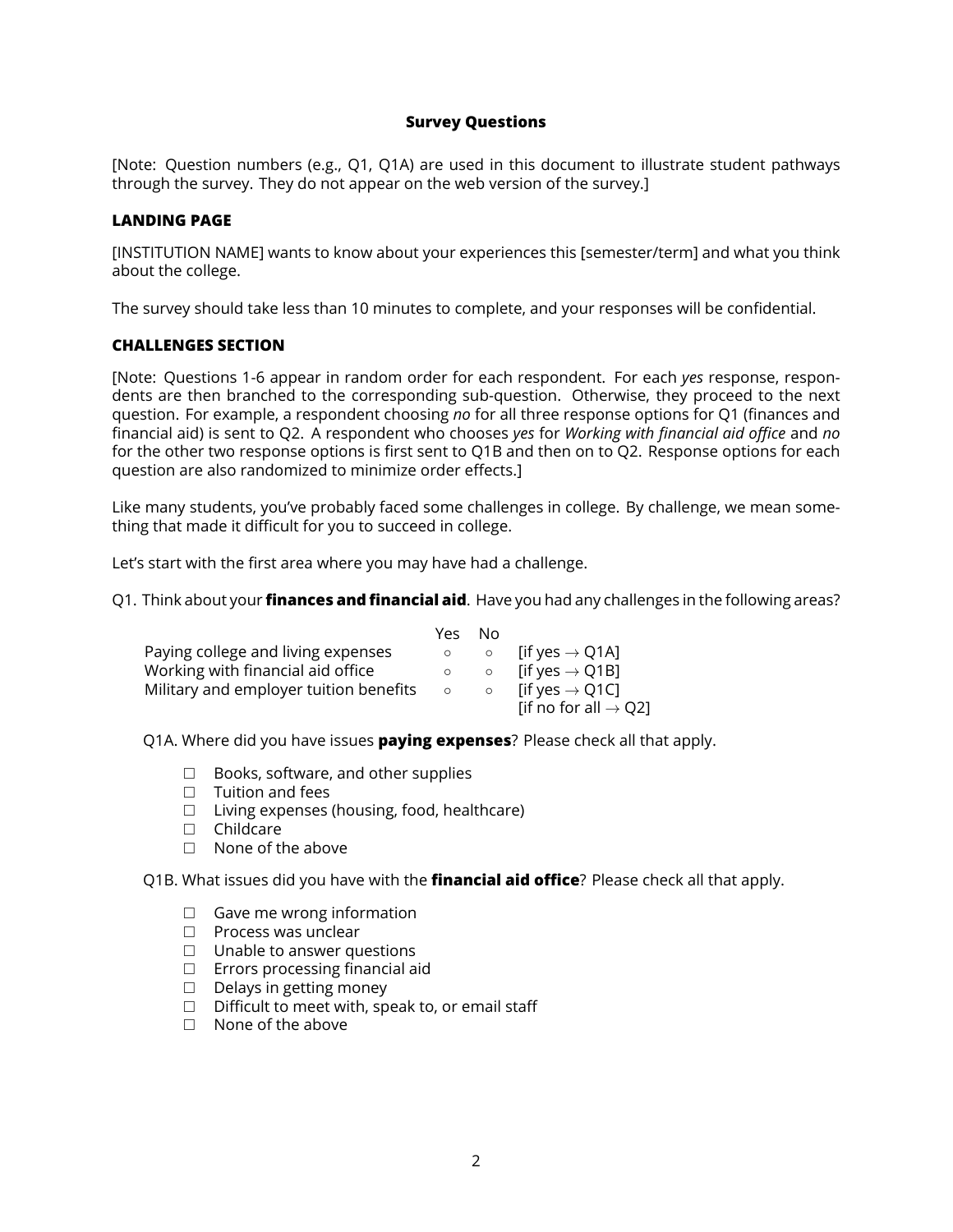- Q1C. What issues did you have with **military and employer tuition benefits**? Please check all that apply.
	- $\Box$  Did not know process for obtaining benefits
	- $\Box$  Experienced delays receiving benefits
	- $\Box$  Received wrong information about benefits
	- $\Box$  None of the above

Q2. Think about your use of **academic support services**. Have you had any challenges in the following areas?

|                           | Yes.    | N٥      |                                  |
|---------------------------|---------|---------|----------------------------------|
| Academic advising         | $\circ$ | $\circ$ | [if yes $\rightarrow$ Q2A]       |
| Registering for courses   | $\circ$ | $\circ$ | [if yes $\rightarrow$ Q2B]       |
| Tutoring                  | $\circ$ | $\circ$ | [if yes $\rightarrow$ Q2C]       |
| Computer and science labs | $\circ$ | $\circ$ | [if yes $\rightarrow$ Q2D]       |
| Library                   | $\circ$ | $\circ$ | [if yes $\rightarrow$ Q2E]       |
|                           |         |         | [if no for all $\rightarrow$ Q3] |

Q2A. What issues did you have with **academic advising**? Please check all that apply.

- $\Box$  Difficult to meet with, speak to, or email advisor
- □ Told to take course not needed for certificate/degree/transfer
- $\Box$  Not told about course needed for certificate/degree/transfer
- $\Box$  Websites and handouts about courses and programs were incorrect
- $\Box$  None of the above

Q2B. What issues did you have **registering for courses**? Please check all that apply.

- $\Box$  Had a registration hold
- $\Box$  Course not offered at times I needed
- $\Box$  Course was offered but full
- $\Box$  Course not offered this semester
- $\Box$  None of the above

Q2C. What issues did you have with **tutoring**? Please check all that apply.

- $\Box$  Tutoring hours not convenient
- $\Box$  Tutors not available when I need assistance
- $\Box$  Tutoring not available in the subject area I needed
- $\Box$  Tutoring not helpful
- $\Box$  None of the above

Q2D. What issues did you have with the **computer and science labs**? Please check all that apply.

- $\Box$  Lab hours not convenient
- $\Box$  Lab busy when needed
- $\Box$  Problems using computers and equipment
- $\Box$  None of the above
- Q2E. What issues did you have with the **library**? Please check all that apply.
	- $\Box$  Staff not helpful
	- $\Box$  Resources I needed not available online
	- □ Hours not convenient
	- $\Box$  Study spaces not available when needed
	- $\Box$  None of the above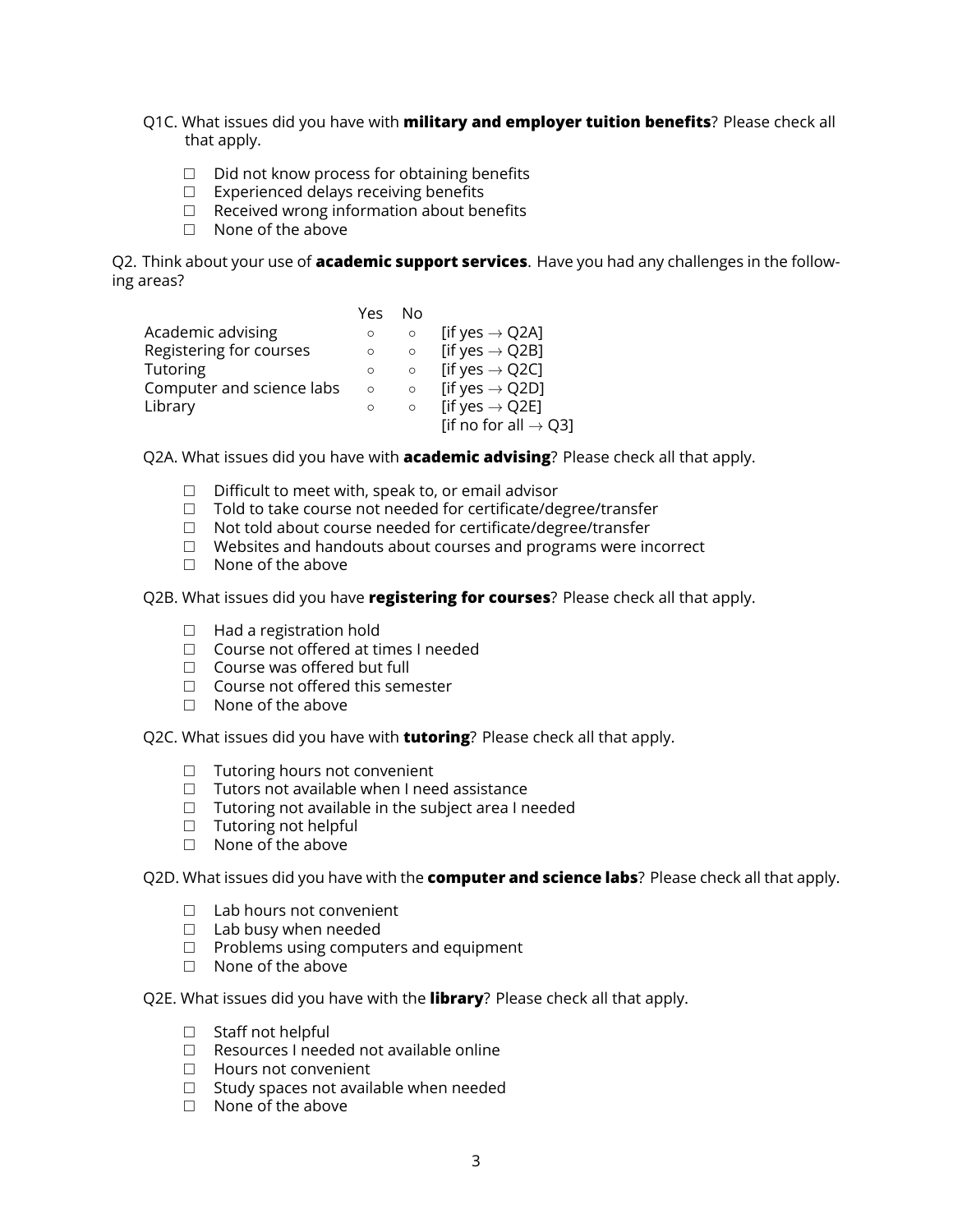Q3. Think about the **campus environment**. Have you had any challenges in the following areas?

|                                  | Yes No  |         |                                    |
|----------------------------------|---------|---------|------------------------------------|
| Interactions with other students | $\circ$ | $\circ$ | [if yes $\rightarrow$ Q3A]         |
| Parking                          | $\circ$ |         | $\circ$ [if yes $\rightarrow$ Q3B] |
| Safety and crime                 | $\circ$ | $\circ$ | [if yes $\rightarrow$ Q3C]         |
|                                  |         |         | [if no for all $\rightarrow$ Q4]   |

Q3A. What issues did you have with **other students**? Please check all that apply.

- $\Box$  Did not feel welcome due to my sexual orientation
- $\Box$  Did not feel welcome due to my gender identity
- $\Box$  Did not feel welcome due to my race or ethnicity
- $\Box$  Did not know many other students
- $\Box$  None of the above

Q3B. What issues did you have with **parking**? Please check all that apply.

- $\Box$  Parking on or near campus is too expensive
- $\Box$  Difficulty finding parking on or near campus
- $\Box$  Difficulty getting parking pass
- $\Box$  None of the above

Q3C. What issues did you have with **safety and crime** on campus? Please check all that apply.

- $\Box$  Campus not safe
- $\Box$  Was a victim of a crime
- $\Box$  Parking lots not safe
- $\Box$  None of the above
- Q4. Think about your **success in courses**. Have you had any challenges in the following areas?

|                                                   | Yes No  |         |                                                                |
|---------------------------------------------------|---------|---------|----------------------------------------------------------------|
| Developmental courses (math, reading, or writing) | $\circ$ | $\circ$ | Tif ves $\rightarrow$ O4A1                                     |
| Doing college-level work                          |         | $\circ$ | [if yes $\rightarrow$ Q4B]                                     |
| Faculty                                           |         |         | $\circ$ [if yes $\rightarrow$ Q4C]                             |
| Online classes                                    | $\circ$ | $\circ$ | [if yes $\rightarrow$ Q4D]<br>[if no for all $\rightarrow$ Q5] |

Q4A. What issues did you have with **developmental courses**? Please check all that apply.

- $\Box$  Courses were too easy
- $\Box$  Courses were too hard
- $\Box$  Required to take too many
- $\Box$  Did not prepare me for college-level courses
- $\Box$  None of the above

Q4B. What issues did you have **doing college-level work**? Please check all that apply.

- $\Box$  Reading or writing assignments were difficult
- $\Box$  Required level of math was difficult
- $\Box$  Poor planning and time management skills
- $\Box$  Poor study skills
- $\square$  Skipped too many classes
- $\Box$  Took too many classes
- $\Box$  Not motivated to study
- $\Box$  None of the above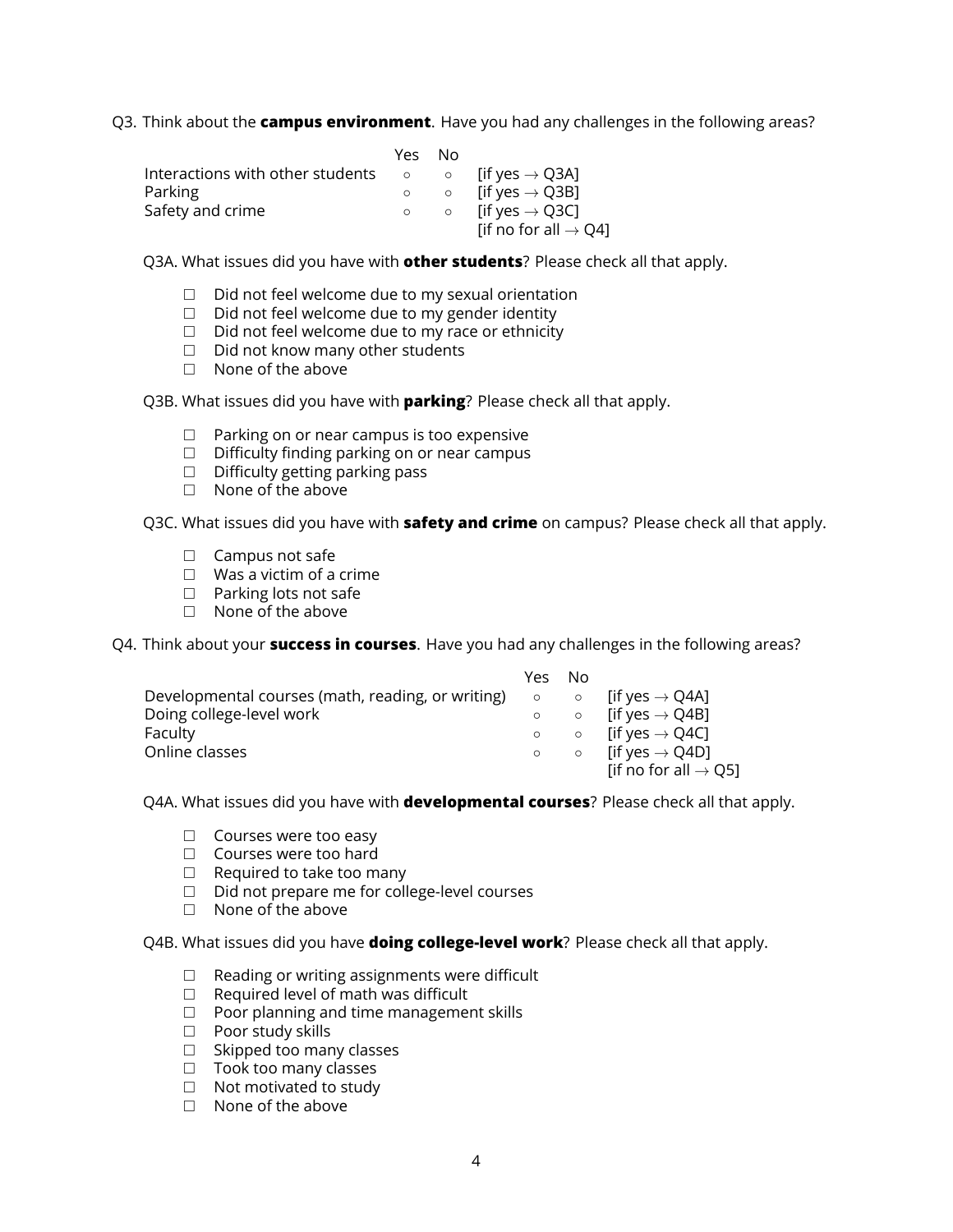Q4C. What issues did you have with **faculty**? Please check all that apply.

- $\Box$  Took too long to grade assignments
- $\Box$  Feedback on assignments not helpful
- $\Box$  Not concerned about my academic success
- $\Box$  Not responsive to email
- $\Box$  Not available to meet in person
- $\Box$  Not helpful outside of class
- $\Box$  Did not teach well
- $\Box$  None of the above

Q4D. What issues did you have with **online classes**? Please check all that apply.

- $\Box$  Lack of interaction with other students
- $\Box$  Lack of interaction with faculty
- $\Box$  Difficulty taking exams at testing center
- $\Box$  Difficulty learning the material on my own
- $\Box$  Difficulty using course technology
- $\Box$  Difficulty keeping up because of no regular class times
- $\Box$  None of the above

Q5. Think about your **work and personal life**. Have you had any challenges in the following areas?

|                             | Yes     | No.     |                                  |
|-----------------------------|---------|---------|----------------------------------|
| Work                        | $\circ$ | $\circ$ | [if yes $\rightarrow$ Q5A]       |
| Heath and disability issues | $\circ$ | $\circ$ | [if yes $\rightarrow$ Q5B]       |
| Transportation to campus    | $\circ$ | $\circ$ | [if yes $\rightarrow$ Q5C]       |
| Family                      | $\circ$ | $\circ$ | [if yes $\rightarrow$ Q5D]       |
|                             |         |         | [if no for all $\rightarrow$ Q6] |

Q5A. What issues did you have with **work**? Please check all that apply.

- $\Box$  Work schedule is not flexible during the semester
- $\square$  Work schedule conflicts with classes
- $\Box$  Work schedule prevents me from using campus resources (library, tutoring, labs, etc.)
- $\Box$  Pay is not enough to cover expenses while in school
- $\Box$  Work hours do not leave me enough time to study
- $\Box$  None of the above

Q5B. What **health and disability** issues did you have? Please check all that apply.

- $\Box$  Faculty did not provide necessary accommodations for my disability
- $\square$  Disability services did not provide necessary support
- $\Box$  Campus is difficult to navigate with my disability
- $\square$  Emotional/mental health issue
- $\Box$  Physical health issue
- $\Box$  Pregnancy and childbirth
- $\Box$  None of the above

Q5C. What issues did you have with **transportation to campus**? Please check all that apply.

- $\Box$  Public transportation system not reliable
- $\Box$  Campus transportation system not reliable
- $\Box$  Travel to campus takes a long time
- $\Box$  Car or carpool not reliable
- $\Box$  None of the above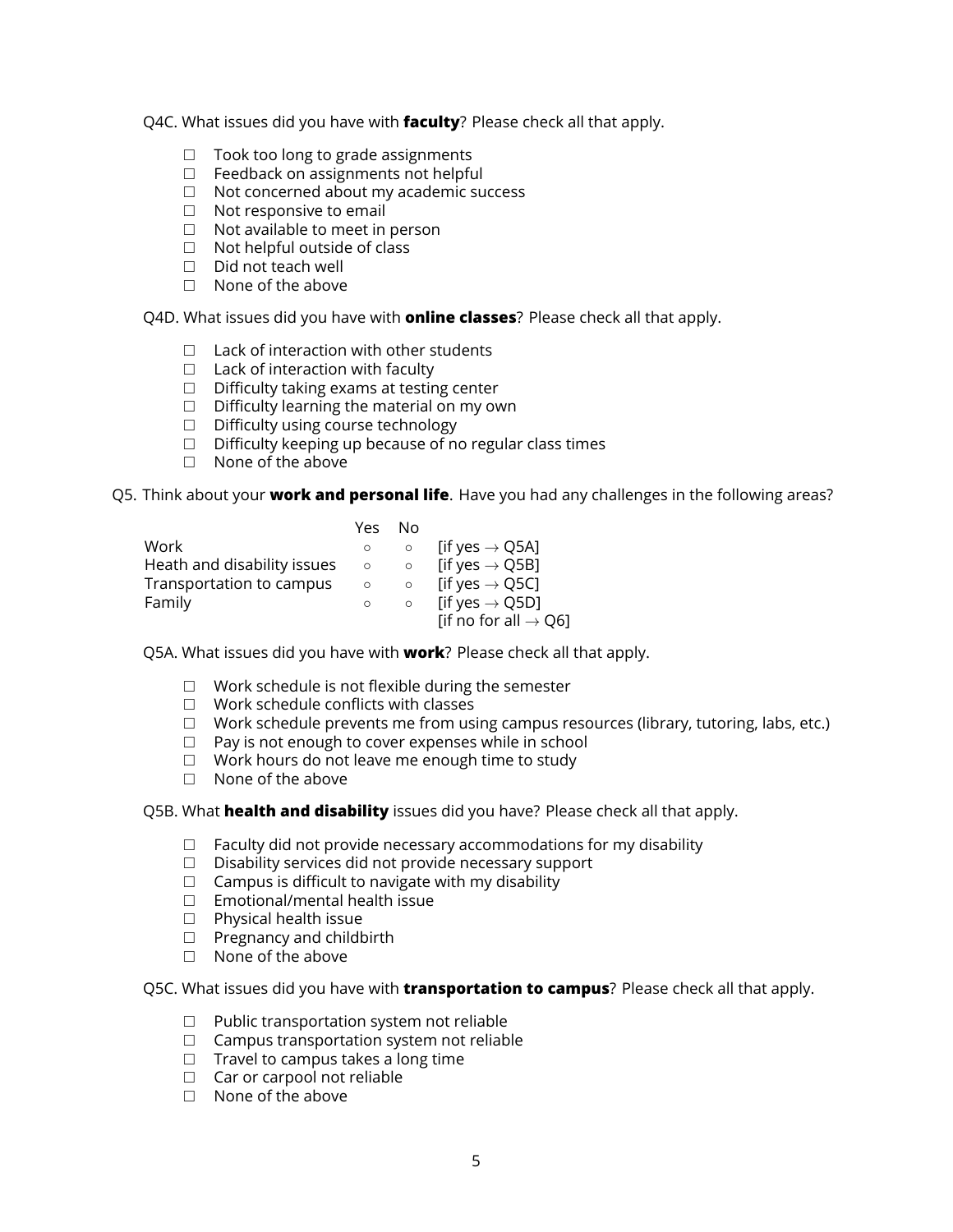Q5D. What issues did you have with your **family**? Please check all that apply.

- $\Box$  Family does not support me going to college
- $\Box$  Difficulty finding childcare
- $\Box$  Difficulty dealing with health of family
- $\Box$  Difficulty balancing demands of family and college
- $\Box$  None of the above

### **STUDENT-OFFICE INTERACTION SECTION**

[Note: The five campus office names in Questions 6-10 are customized by the college, using whatever names are familiar to their students (e.g., "Academic Excellence Center.") They appear in random order for each respondent. For a *yes* response, respondents are branched to the three subquestions that ask the student about their interactions with that particular office, and then they are sent to the usage question for the next office. For a *no* response, they are sent directly to the usage question for the next office.]

Now we'd like to ask you about some offices at [INSTITUTION NAME].

Q6. Have you contacted or interacted with **[1ST OFFICE NAME]** during this semester?

- *◦* Yes [*→* Q6A]
- *◦* No [*→* Q7]

Q6A. We'd like to ask you three questions about your experiences with [1ST OFFICE NAME]

### How **available** were **[1ST OFFICE NAME]** staff when you interacted with them?

- *◦* Very available
- *◦* Somewhat available
- *◦* Somewhat unavailable
- *◦* Very unavailable

### Q6B. How **concerned** were **[1ST OFFICE NAME]** staff about addressing your issue?

- *◦* Very concerned
- *◦* Somewhat concerned
- *◦* Somewhat unconcerned
- *◦* Very unconcerned

#### Q6C. How **effective** were **[1ST OFFICE NAME]** staff when addressing your issue?

- *◦* Very effective
- *◦* Somewhat effective
- *◦* Somewhat ineffective
- *◦* Very ineffective

#### Q7. Have you contacted or interacted with **[2ND OFFICE NAME]** during this semester?

- *◦* Yes [*→* Q7A]
- *◦* No [*→* Q8]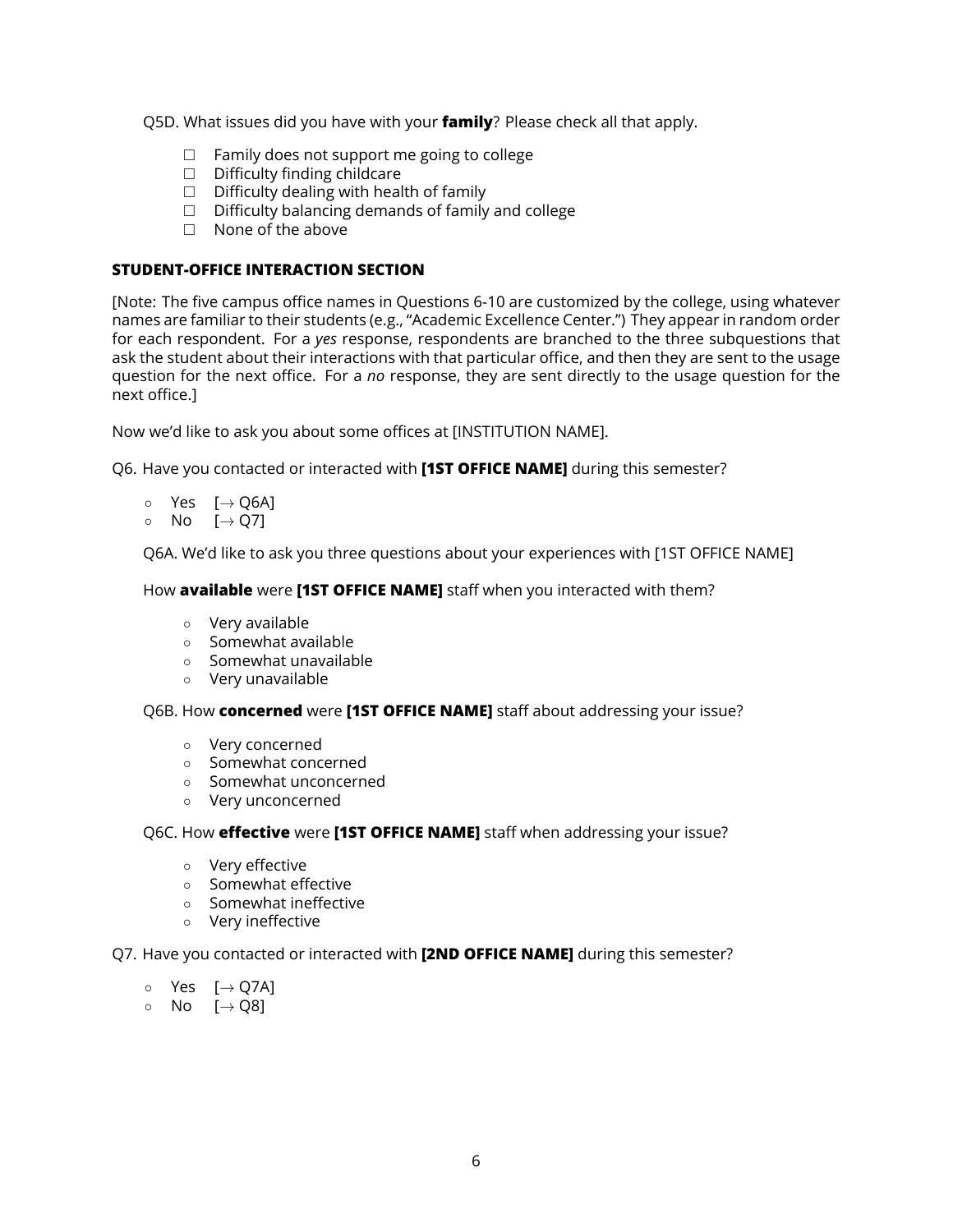Q7A. We'd like to ask you three questions about your experiences with [2ND OFFICE NAME]

How **available** were **[2ND OFFICE NAME]** staff when you interacted with them?

- *◦* Very available
- *◦* Somewhat available
- *◦* Somewhat unavailable
- *◦* Very unavailable

### Q7B. How **concerned** were **[2ND OFFICE NAME]** staff about addressing your issue?

- *◦* Very concerned
- *◦* Somewhat concerned
- *◦* Somewhat unconcerned
- *◦* Very unconcerned

## Q7C. How **effective** were **[2ND OFFICE NAME]** staff when addressing your issue?

- *◦* Very effective
- *◦* Somewhat effective
- *◦* Somewhat ineffective
- *◦* Very ineffective

### Q8. Have you contacted or interacted with **[3RD OFFICE NAME]** during this semester?

- *◦* Yes [*→* Q8A]
- *◦* No [*→* Q9]

Q8A. We'd like to ask you three questions about your experiences with [3RD OFFICE NAME]

#### How **available** were **[3RD OFFICE NAME]** staff when you interacted with them?

- *◦* Very available
- *◦* Somewhat available
- *◦* Somewhat unavailable
- *◦* Very unavailable

#### Q8B. How **concerned** were **[3RD OFFICE NAME]** staff about addressing your issue?

- *◦* Very concerned
- *◦* Somewhat concerned
- *◦* Somewhat unconcerned
- *◦* Very unconcerned

## Q8C. How **effective** were **[3RD OFFICE NAME]** staff when addressing your issue?

- *◦* Very effective
- *◦* Somewhat effective
- *◦* Somewhat ineffective
- *◦* Very ineffective

#### Q9. Have you contacted or interacted with **[4TH OFFICE NAME]** during this semester?

- *◦* Yes [*→* Q9A]
- *◦* No [*→* Q10]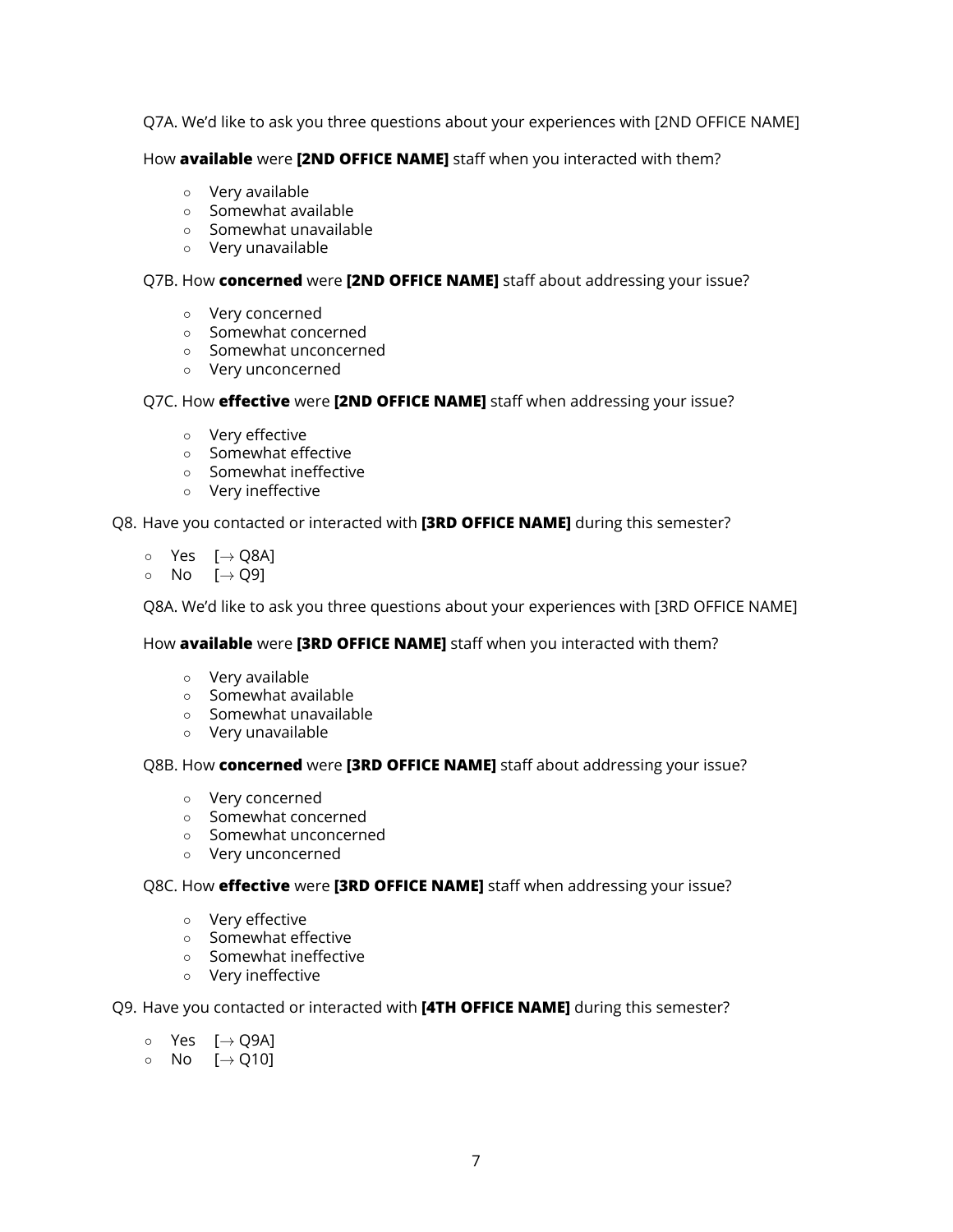Q9A. We'd like to ask you three questions about your experiences with [4TH OFFICE NAME]

How **available** were **[4TH OFFICE NAME]** staff when you interacted with them?

- *◦* Very available
- *◦* Somewhat available
- *◦* Somewhat unavailable
- *◦* Very unavailable

# Q9B. How **concerned** were **[4TH OFFICE NAME]** staff about addressing your issue?

- *◦* Very concerned
- *◦* Somewhat concerned
- *◦* Somewhat unconcerned
- *◦* Very unconcerned

# Q9C. How **effective** were **[4TH OFFICE NAME]** staff when addressing your issue?

- *◦* Very effective
- *◦* Somewhat effective
- *◦* Somewhat ineffective
- *◦* Very ineffective

# Q10. Have you contacted or interacted with **[5TH OFFICE NAME]** during this semester?

- *◦* Yes [*→* Q10A]
- *◦* No [*→* Q11]

Q10A. We'd like to ask you three questions about your experiences with [5TH OFFICE NAME]

## How **available** were **[5TH OFFICE NAME]** staff when you interacted with them?

- *◦* Very available
- *◦* Somewhat available
- *◦* Somewhat unavailable
- *◦* Very unavailable

## Q10B. How **concerned** were **[5TH OFFICE NAME]** staff about addressing your issue?

- *◦* Very concerned
- *◦* Somewhat concerned
- *◦* Somewhat unconcerned
- *◦* Very unconcerned

# Q10C. How **effective** were **[5TH OFFICE NAME]** staff when addressing your issue?

- *◦* Very effective
- *◦* Somewhat effective
- *◦* Somewhat ineffective
- *◦* Very ineffective

# **STUDENT VIEWS OF THE INSTITUTION SECTION**

Finally, we'd like to know what you think about [INSTITUTION NAME] as a whole.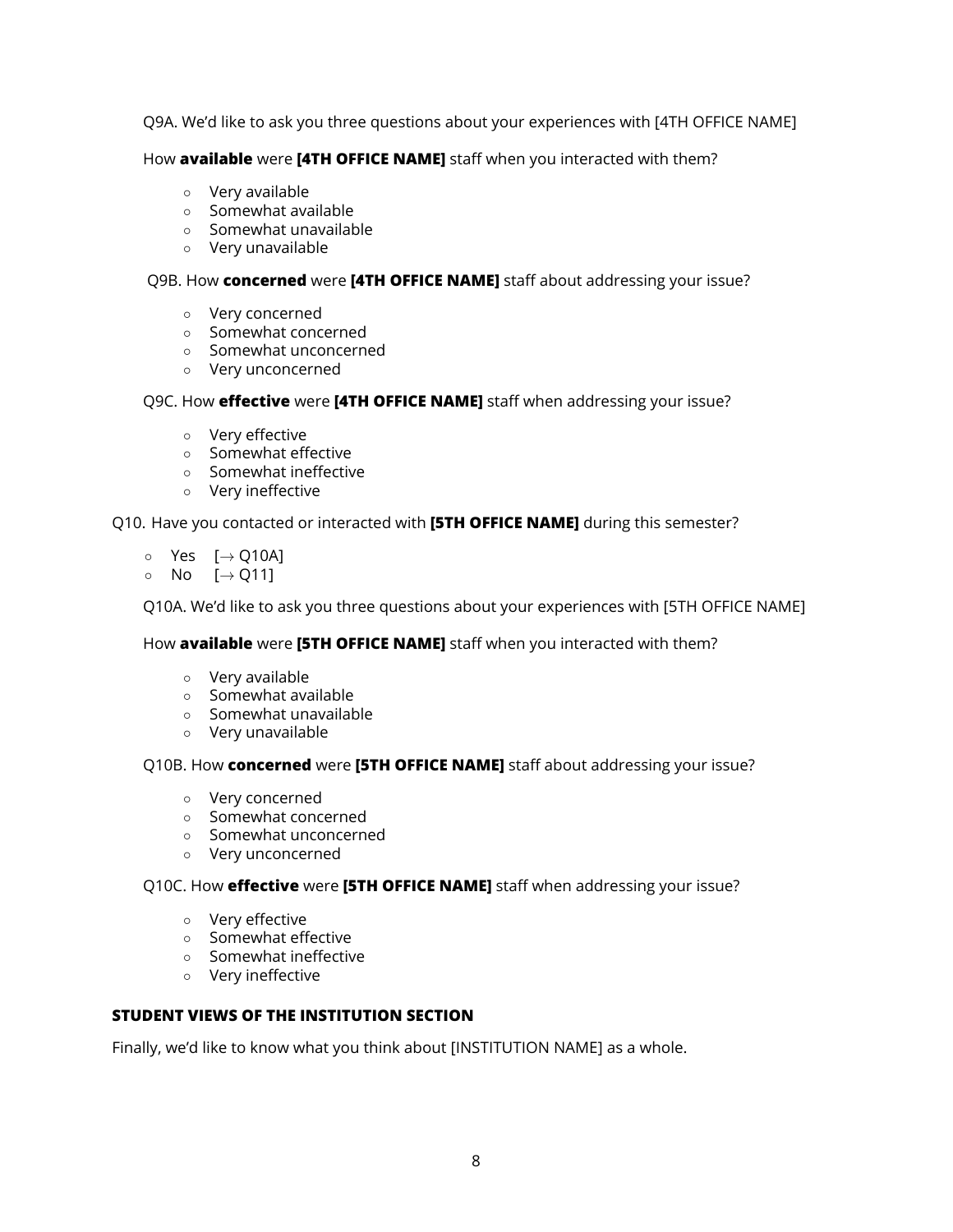Q11. Based on your experiences, how likely are you to recommend [INSTITUTION NAME] to a friend?

- *◦* Very likely
- *◦* Somewhat likely
- *◦* Somewhat unlikely
- *◦* Very unlikely

Q12. Considering the overall value of the education you have received so far from [INSTITUTION NAME], is it ...

- *◦* A **good value**, worth more than you paid for it
- *◦* A **fair value**, worth what you paid for it
- *◦* A **poor value**, worth less than you paid for it

Q13. What is your primary purpose for taking courses at [INSTITUTION NAME]? Please choose the response that best fits your purpose.

| ○ Self-improvement | $\left[ \rightarrow Q$ 13A; skip Q13B and Q13C sections] |  |
|--------------------|----------------------------------------------------------|--|
|                    |                                                          |  |

- *◦* Increase job and career opportunities [*→* Q13B; skip Q13A and Q13C sections]
- 
- *◦* Prepare for a four-year degree [*→* Q13C; skip Q13A and Q13B sections]

Q13A. How well is your education at [INSTITUTION NAME] **helping you improve yourself**?

- *◦* Very well
- *◦* Fairly well
- *◦* Somewhat
- *◦* Not at all
- Q13A1. Could you tell us the main reason for your rating in the previous question? Please describe in at least two or three sentences:



- Q13B. How well is your education at [INSTITUTION NAME] **increasing your job and career opportunities**?
	- *◦* Very well
	- *◦* Fairly well
	- *◦* Somewhat
	- *◦* Not at all
- Q13B1. Could you tell us the main reason for your rating in the previous question? Please describe in at least two or three sentences:

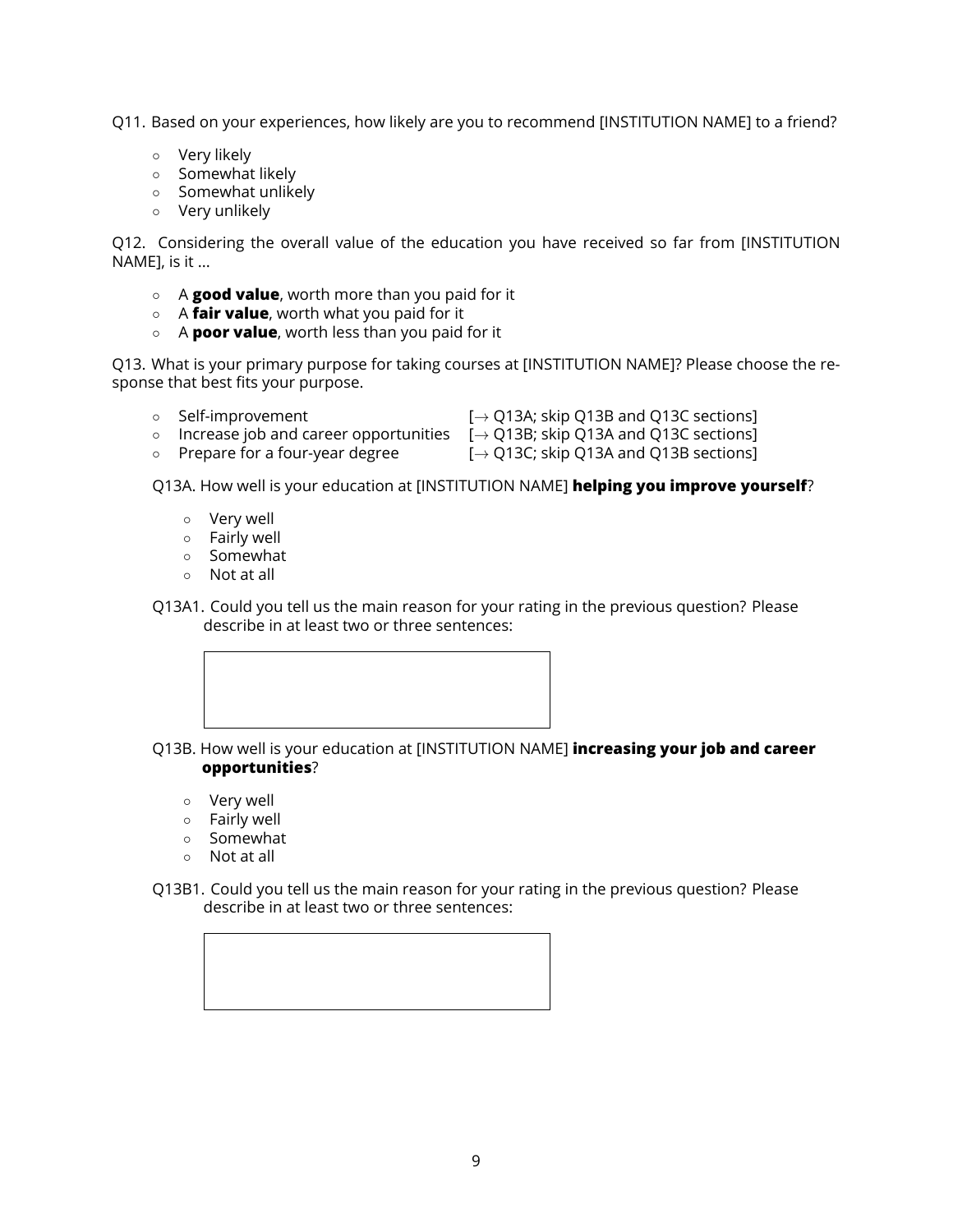- Q13C. How well is your education at [INSTITUTION NAME] **preparing you for a four-year degree**?
	- *◦* Very well
	- *◦* Fairly well
	- *◦* Somewhat
	- *◦* Not at all

Q13C1. Could you tell us the main reason for your rating in the previous question? Please describe in at least two or three sentences:



Q14. Thinking about your experiences so far, please tell us what you think [INSTITUTION NAME]'s **greatest strength** is? Please describe in at least two or three sentences:



Q15. If [INSTITUTION NAME] could change **one** thing to help students succeed in college, what should it change? Please describe in at least two or three sentences:



# **DEMOGRAPHICS**

Please tell us a little about yourself.

Q16. Thinking about the current [semester/term], are you currently enrolled full-time or part-time?

- *◦* Part-time (less than 12 credit hours)
- *◦* Full-time (12 or more credit hours)

Q17. How many total credit hours have you earned at [INSTITUTION NAME]? Please do not not include courses you are taking this semester.

- *◦* None
- *◦* 1-15 credits
- *◦* 15-29 credits
- *◦* 30-45 credits
- *◦* 46 or more credits